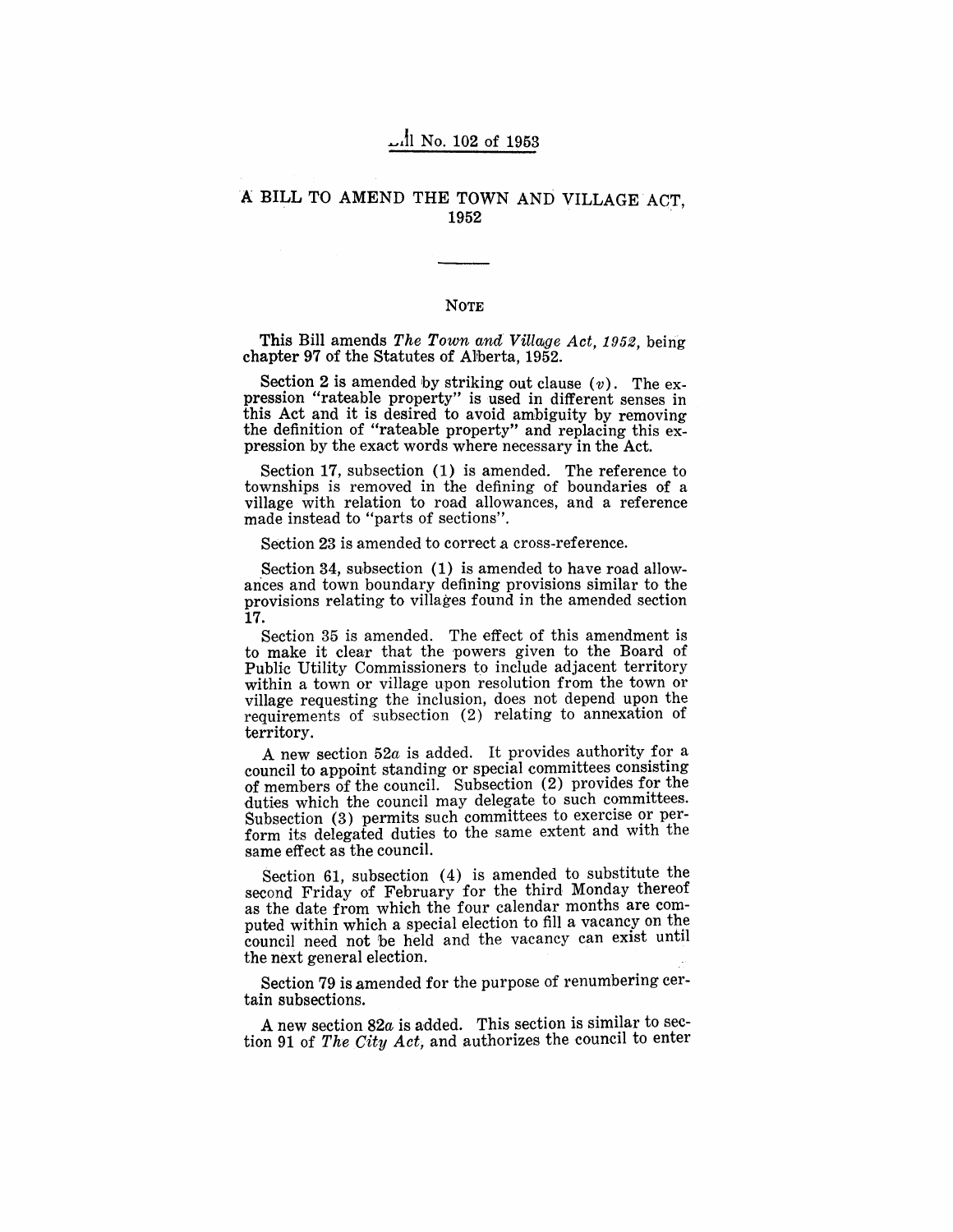into agreements with the Royal Canadian Mounted Police for the policing of the town or village by the Royal Canadian Mounted Police, whereupon certain sections dealing with municipal police have no application.

Section 103 is amended by adding two new subsections. The new subsection (2) provides that a person eligible for election as mayor or councillor is only permitted to run for one such office, and the new subsection (3) provides that a person holding one such office shall not be a candidate for that or the other office unless his term of office is expiring, or unless he resigns his office before the third Monday in February.

Section 104 is amended. Previously a party to an agreement to purchase land from the town or village, by clause (e), was made ineligible to be elected to council or to sit or vote in the council. This provision is now extended to include parties to an agreement to lease land from the town or village.

Section 105 is amended. The effect of the amendment to clause  $(d)$  of subsection  $(1)$  is to make the restriction found in clause (e) of section 104, mentioned above, not applicable to a person by reason only of his selling or leasing land that council could expropriate. Clause  $(c)$  is amended to conform to the amendment to clause  $(d)$  of subsection  $(1)$ . Clause  $(d)$  of subsection  $(2)$  is struck out as it is no longer applicable by reason of the amendment proposed to section 104.

Section 106, subsection (3) is amended. As this subsection previously read it did not include a person entitled to vote in a village under section 159, which section permitted a person to vote on behalf of a corporation.

Section 107, subsection (2) is amended. This section indicated the persons entitled to vote at an election but did not previously indicate a person who is entitled under section 159 to vote on behalf of a corporation.

Section 108, subsection (3) is amended. This amendment clarifies the meaning of the subsection.

Section 159 is amended. The effect of this amendment is to place churches or other religious organizations that own property within a town or village upon the same footing as corporations with respect to voting at an election by repre- sentatives.

Section 183, subsection (1) is amended. As there may be more than one tie vote in an election for councillors this amendment is for the purpose of clarifying the position of the returning officer who votes in case of a tie election and may thus be required to cast a tie-breaking vote in more than one election of a councillor.

Section 220 is amended. The correct reference here is to the "poll book" set out in Form 27 in the Schedule but prior to this amendment the section referred to the "voters' list".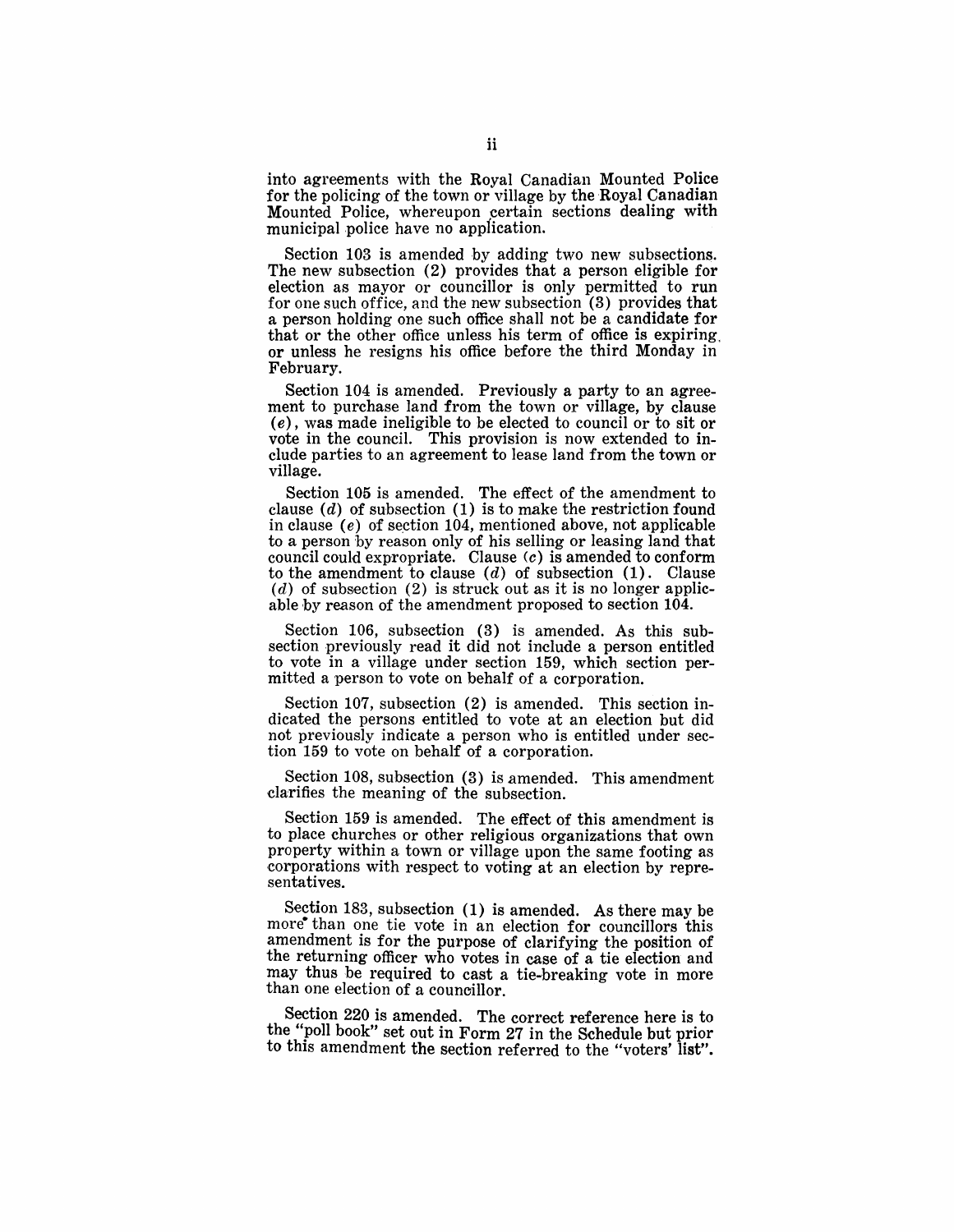Section 225 is amended. The effect of this amendment is to permit a proprietary elector who is also a resident representative of a corporation, or of a church or other religious organization, to vote in his personal capacity as a proprietary elector as well as in his capacity as representative of a corporation, or of a church or religious organization.

Section 226 is amended by substituting a new section. Previously, a bank or other corporation assessed on the last revised assessment roll as owner of real property was entitled to one vote and it was required that the vote be given by an employee of the corporation not otherwise entitled to vote as a proprietary' elector. The new section 226 permits churches and other religious organizations the same privileges as banks and other corporations had under the old section. In addition, the restriction against the vote being cast by a person who was not otherwise entitled to vote as a proprietary elector is removed.

Section 228 is amended by the substitution of a new subsection (1) which is made necessary by the addition of churches or other religious organizations to the voting privileges under the redrafted section 226.

Section  $270$ , subsection  $(1)$  is amended. The new subsection (1), by reference to section 269, clarifies the power of a council to pass by-laws for the erection, purchase, other acquisition and improvement of buildings. Previously, the subsection set out the buildings by class, or by type of lands and doubt could arise as to the extent of the power of the council.

Section 308 is amended by the addition of two new subsections. The new subsections (5) and (6) set out, for the purpose of a hospital agreement, the persons entitled to the benefit of the hospital agreement where the real property being assessed for the cost of the agreement is under a purchase agreement or has been transferred to a new owner during the year. Where there is a purchaser entitled to possession he is the person entitled to the benefits of the agreement, and where real property is transferred, whether or not the taxes for that year have been paid, the new owner whose name replaces the former owner's on the assessment roll is entitled to the hospital benefits.

Section 341, subsection (1) is amended. The effect of this amendment to clause  $(d)$  is to extend the power of a town or village to enable it to construct or acquire the works necessary to convey light, power, gas or water to the town or village. They may expend money on land either within or without the town for that purpose.

Section 342 is amended. The purpose of this amendment is to include the supplying of gas among those utilities for which a town or village supplying same may fix rates, or cut off for default of payment of rates.

Section 343 is amended. The new section 343 authorizes a council to enter into a contract with a person to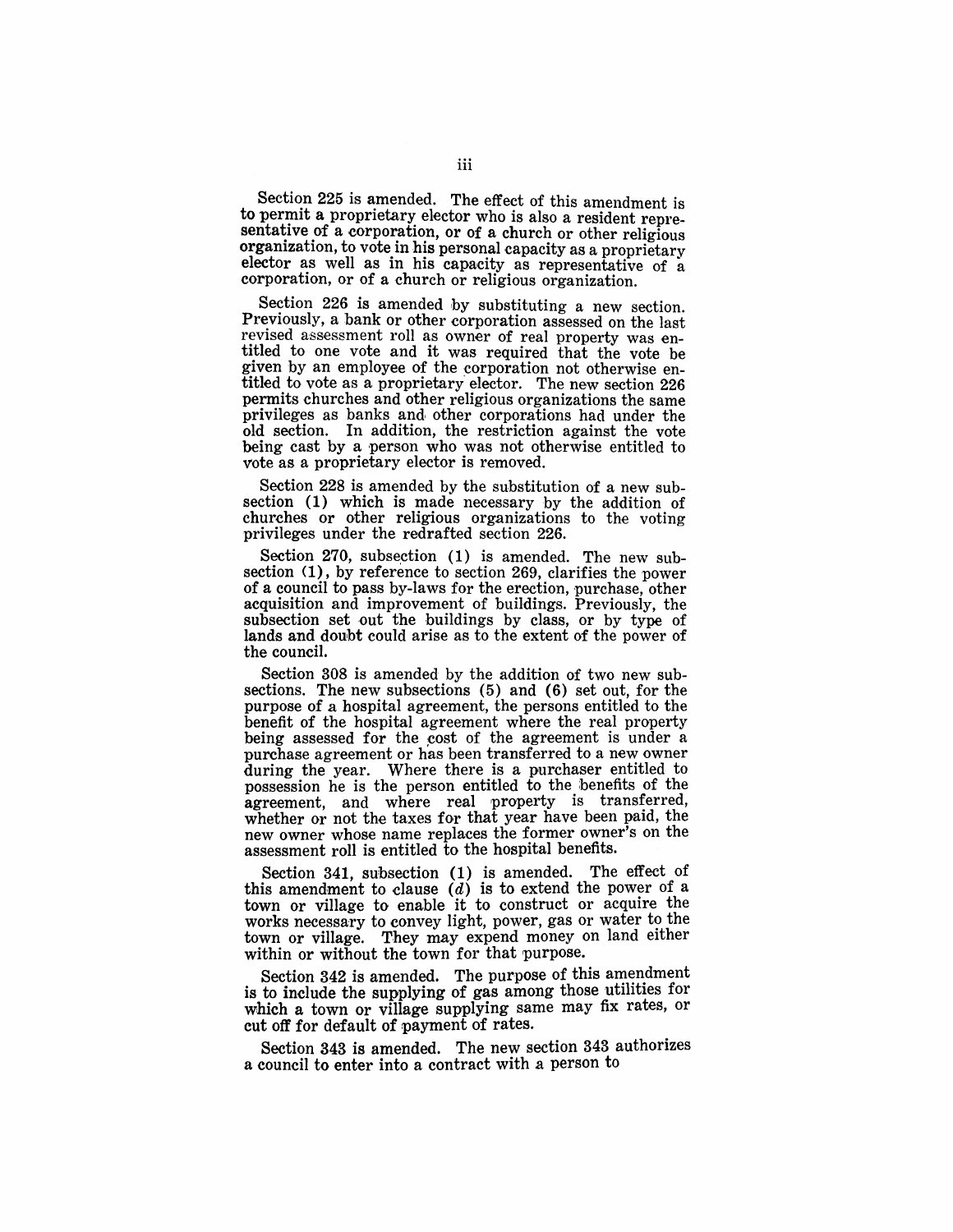- (a) provide light, heat, gas or water services to the residents, and
- (b) provide the town or village corporation with a supply of light, heat, gas or water for its distribution.

The by-law authorizing the contract is subject to the prior approval of the Board of Public Utility Commissioners and must be submitted to the proprietary electors for approval.

Section  $343a$  is new. Subsection (1) sets out that a bylaw authorizing a contract or a renewal of a contract under section 343 is to be submitted for approval to the Board of Public Utility Commissioners after the first reading. Subsection (2) sets out the conditions which that subsection declares such a contract is subject to, and is essentially a redraft of subsection (3) of the former section 343. Subsection (3) is the former subsection (4) of the former section 343.

Section 386 is repealed. This section served no useful purpose and seemed to imply that councillors had authority to prohibit the collection of taxes in certain cases, and is therefore repealed.

Section 392, subsection (2) is amended to correct a printing error.

Section 407, subsection  $(3)$ , clause  $(c)$  is amended to avoid the use of the words "rateable property" and substituting the words indicating more precisely what is intended.

Section 412 is amended to remove a possible ambiguity.

Section 415 is amended. The purpose of this amendment is to avoid the use of the word "rates" where it means "taxes", and further to avoid using the ambiguous term "rateable property".

Section 416 is amended. The expression "rateable property" is replaced by words indicating more clearly what is meant and by striking out certain other words and replacing them with words indicating more clearly the intent of subsections (1) and (2).

Section 420, subsection (1) is amended to avoid the use of the word "rates" and "rateable property" by replacing them with words which more clearly express the intent of the suBsection.

Section *429a* is added immediately after section 429. This new section is similar to section 650 of The City Act and provides that where interest for one year or more on the debentures issued under a by-law, or the principal of a debenture that has matured, has been paid 'by the town or village, the by-law and debentures shall not be open to question or be invalid even if the assent of the required number of proprietary electors was not in the first instance obtained.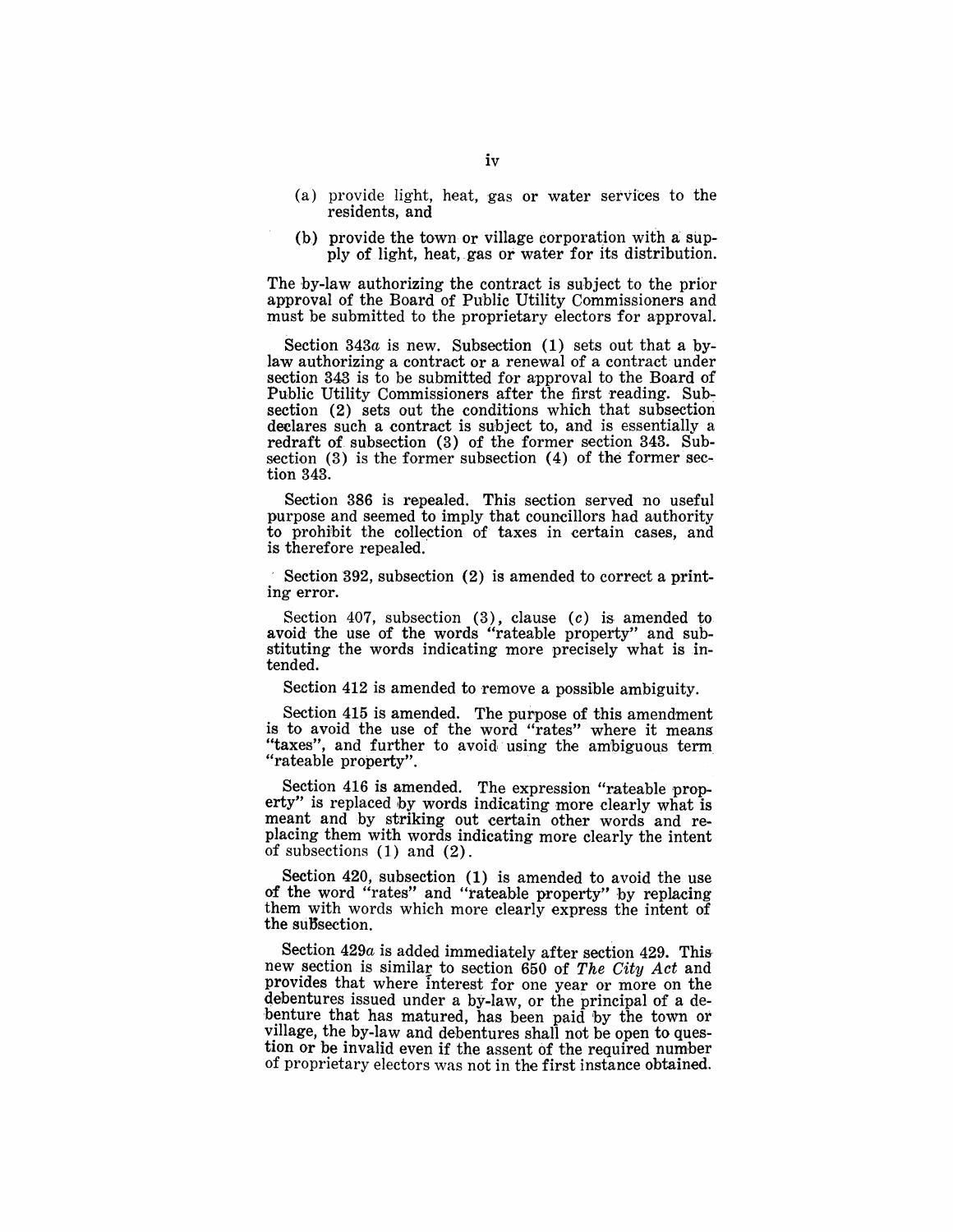Section 440, subsection (1) is amended to obtain more exact meaning.

A new section *473a* is added. It makes provision for the disposal of lost or unclaimed property in the possession of a town or village. It provides for the retention of the property by the town or village for six months with a subsequent sale by public auction if unclaimed by that time, and the disposal of the proceeds of the sale to the owner if he makes a claim within one year after the sale. Thereafter the proceeds are to be deposited in the general revenue of the town or the village. This provision is similar to section 716 of *The City Act.* 

Form 10 in the Schedule is amended by correcting the heading of that Form.

Form 21 in the Schedule is struck out and a new Form substituted. The effect of this amendment is that the new Form 21 will comply with the amendments to section 159.

Form 27 in the Schedule is amended by changing the heading to read "By-law Poll Book".

Form 31 in the Schedule is struck out and a new Form substituted. The new Form 31 makes this Form comply with the amended section 228.

This Bill comes into force on the 1st day of July, 1953.

#### J. W. RYAN, *Acting Legislative Counsel.*

*(This note does not forrn any part of the Bill but* is *offered in explanation of its provisions.)*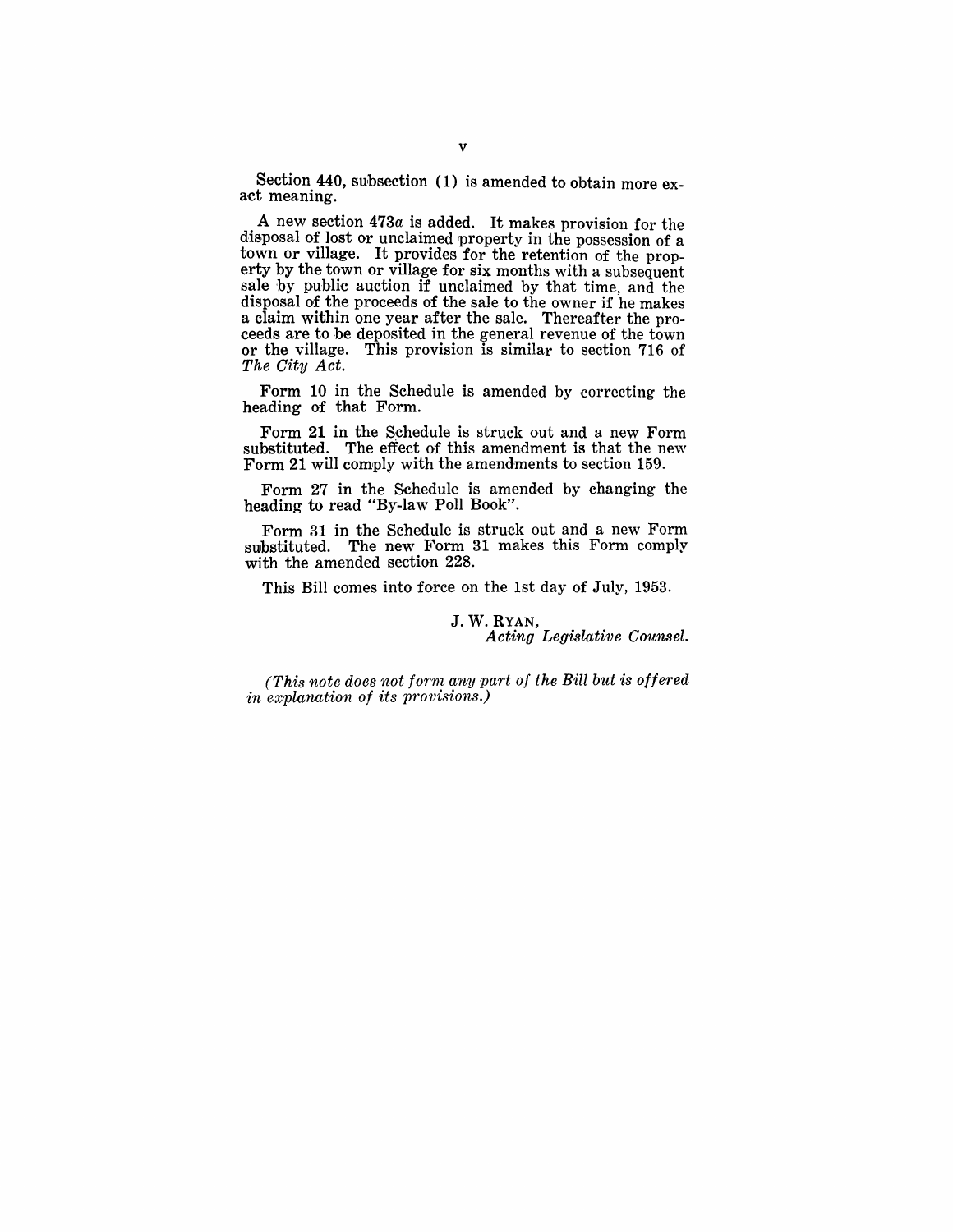## BILL

#### No. 102 of 1953

An Act to amend The Town and Village Act, 1952

#### *( Assented to* ,1959)

HER MAJESTY, by and with the advice and consent of the Legislative Assembly of the Province of Alberta, enacts as follows:

*1. The Town and Village Act,* 1952, being chapter 97 of the Statutes of Alberta, 1952, is hereby amended.

Section 2 amended

**2.** Section 2 is amended by striking out clause  $(v)$ .

Section 17 amended

3. Section 17, subsection (1) is amended by striking out the words' "shall be the boundaries either of townships or of sections" and by substituting the words "unless it is otherwise expressly set out in the order forming the village, shall be the boundaries either of sections or of parts of sections".

Section 23 amended

Section 34 amended

Town boundaries

5. Section.34 is amended by striking out subsection (1) and by substituting the following:

4.' Section 23, subsection (3) is amended by striking out

the figures "15" and by substituting the figures "13".

"34. (1) For the purpose of defining the boundaries of a town under this Act, those sides of road allowances upon which monuments or posts are placed under a survey made pursuant to *The Dominion Lands Surveys Act, The Alberta Surveys Act,* or any other Act of the Parliament of Oanada or of the Province relating to surveys, unless it is otherwise expressly set out in the order forming the town, shall be the boundaries either of sections or of parts of sections, except that in the case of correction lines the south side of the road allowance shall be the boundary.".

Section 35 amended

6. Section 35 is amended

- (a) by adding immediately after the word "town", where it occurs in subsection (2), the words "under subsection (1)";
- (b) by striking out the words "The Board of Public Utility Commissioners", where they occur in subsection (3), and by substituting the words "Notwithstanding subsection (2), the Board of Public Utility Commissioners, in its sole discretion" ;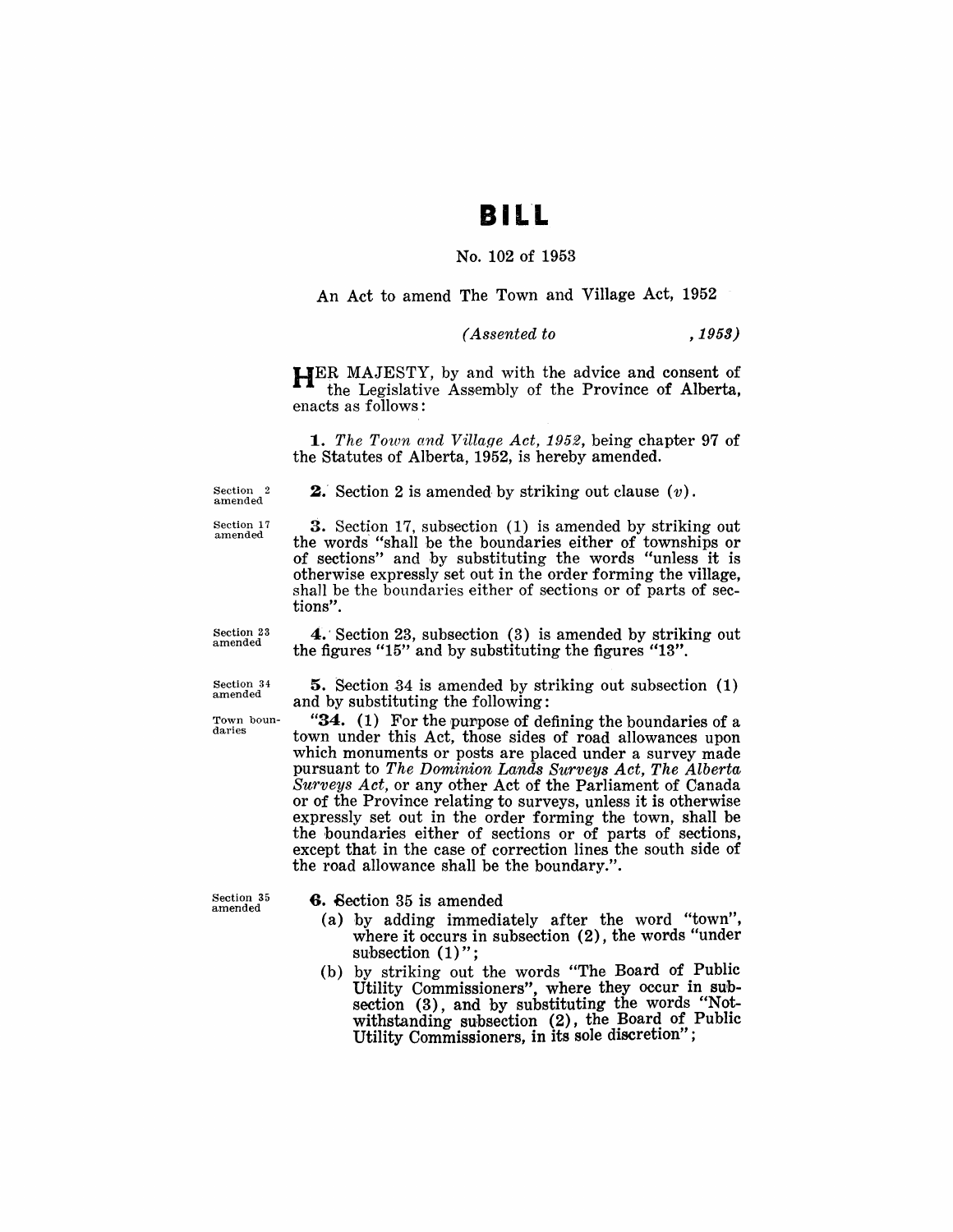(c) by striking out the words "it may deem", where they occur in subsection  $(3)$ , and by substituting the words "the council may deem".

**7.** The following new section is added immediately after  $\frac{New}{52a}$  section 52:

"52a. (1) The council may from time to time appoint Standing or standing or special committees consisting of one or more of mittees its members.

" $(2)$  The council may delegate to such committees

- " $(a)$  any matter for consideration, inquiry, management or regulation, and
- " $(b)$  any of the duties and powers by this Act imposed and conferred upon the council except the powers
	- "(i) to borrow money,
	- "(ii) to pass a by-law, or
	- "(iii) to enter into a contract.

"(3) A committee to which any duty or power is delegated pursuant to subsection (2) may exercise or perform the same in like manner and with the same effect as the council.".

8. Section 61, subsection (4) is amended by striking out Section 61 the words "third Monday" and by substituting the words "second Friday".

**9.** Section 79 is amended  $\frac{New~sections}{79a~and~79b}$ 

- (a) by renumbering subsections (3) and (4) as section  $7\overset{\circ}{9}a$ , subsections (1) and (2);
- (b) by renumhering subsection (5) as section 79b.

**10.** The following new section is added immediately  $_{82a}^{\text{New section}}$ after section 82:

"82a. (1) Subject to the prior approval of the Lieuten-  $_{\rm R.C.M.P.}^{\rm Policing}$  by ant Governor in Council, the council of a town or of a village may enter into arrangements with the Government of Canada for the use or employment of the Royal Canadian Mounted Police, or any portion thereof, in policing the town or village, and in enforcing the laws of the town or village, and in any such arrangement, may agree upon and determine the amount of money to be paid by the town or the village for such services.

"(2) Where a town or a village enters into an arrangement pursuant to subsection (1), the provisions of sections 79, 79 $b$ , 80, 81 and 82, do not apply to that town or village.".

11. Section 103 is amended

- (a) by renumbering the section as subsection  $(1)$ ;
- (h) by adding immediately after subsection (1) the following new subsections:

"(2) No person eligible for election as'mayor or councillor shall be permitted to be a candidate at one

Section 103 amended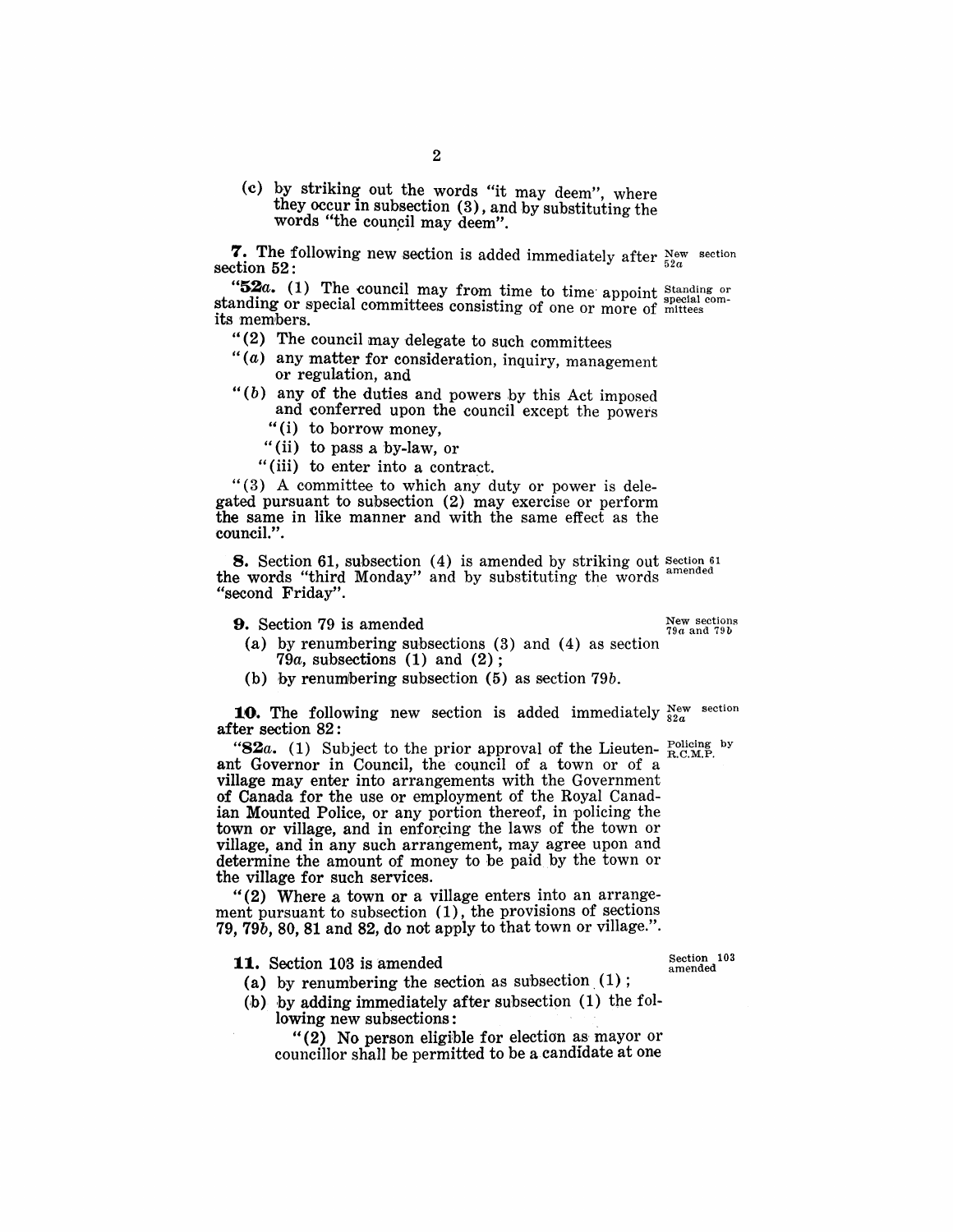election for more than one of such offices nor shall any person be permitted to hold at one time more than one of such offices.

" $(3)$  Any person holding the office of mayor or councillor shall not be eligible to be a candidate for the office of mayor or councillor unless

- $''(a)$  his term of office is expiring, or
- " $(b)$  he has resigned his office at least ten days prior to the third Monday in February, in case his term of office is not expiring.".

Section 104 amended

**12.** Section 104, clause (e) is amended by striking out the words "for the purchase of land" and by substituting the words "for the purchase or lease of land or other property".

Section 105 amended

- **13.** Section 105 is amended
	- (a) by striking out clause  $(d)$  of subsection  $(1)$  and by substituting the following:
		- "(d) of his selling or leasing to the council, land or interest in land that the council has authority to expropriate;" ;
	- (b) by striking out clause  $(c)$  of subsection  $(2)$  and by substituting the following:
		- $f'(c)$  on a question affecting his selling or leasing of land or interest in land to the town or village;";
	- (c) by striking out clause  $(d)$  of subsection  $(2)$ .

Section 106 amended

**14.** Section 106, subsection (3) is amended by adding immediately after clause  $(c)$  the following new clause:

*"(d)* a person who under section 159 may vote on behalf of a corporation, or on behalf of a church or other religious organization.".

Section 107 amended

**15.** Section 107, subsection (2) is amended by adding immediately after clause  $(c)$  the following new clause:

*"(d)* a person who under section 159 may vote on behalf of a corporation, or of a church or other religious organization.".

**16.** Section 108, subsection (3) is amended by adding immediately after the words "assessment roll of the town or village" the words "in respect of land or business" .

Section 108 amended

Section 159 amended

**17.** Section 159 is amended

- (a) by adding immediately after the words "A corporation,", where they occur in subsection (1), the words "or a church or other religious organization," ;
- (b) by adding immediately after the words "the corporation", where they occur in clause  $(a)$  of subsection  $(i)$ , the words ", or of the church or other religious organization";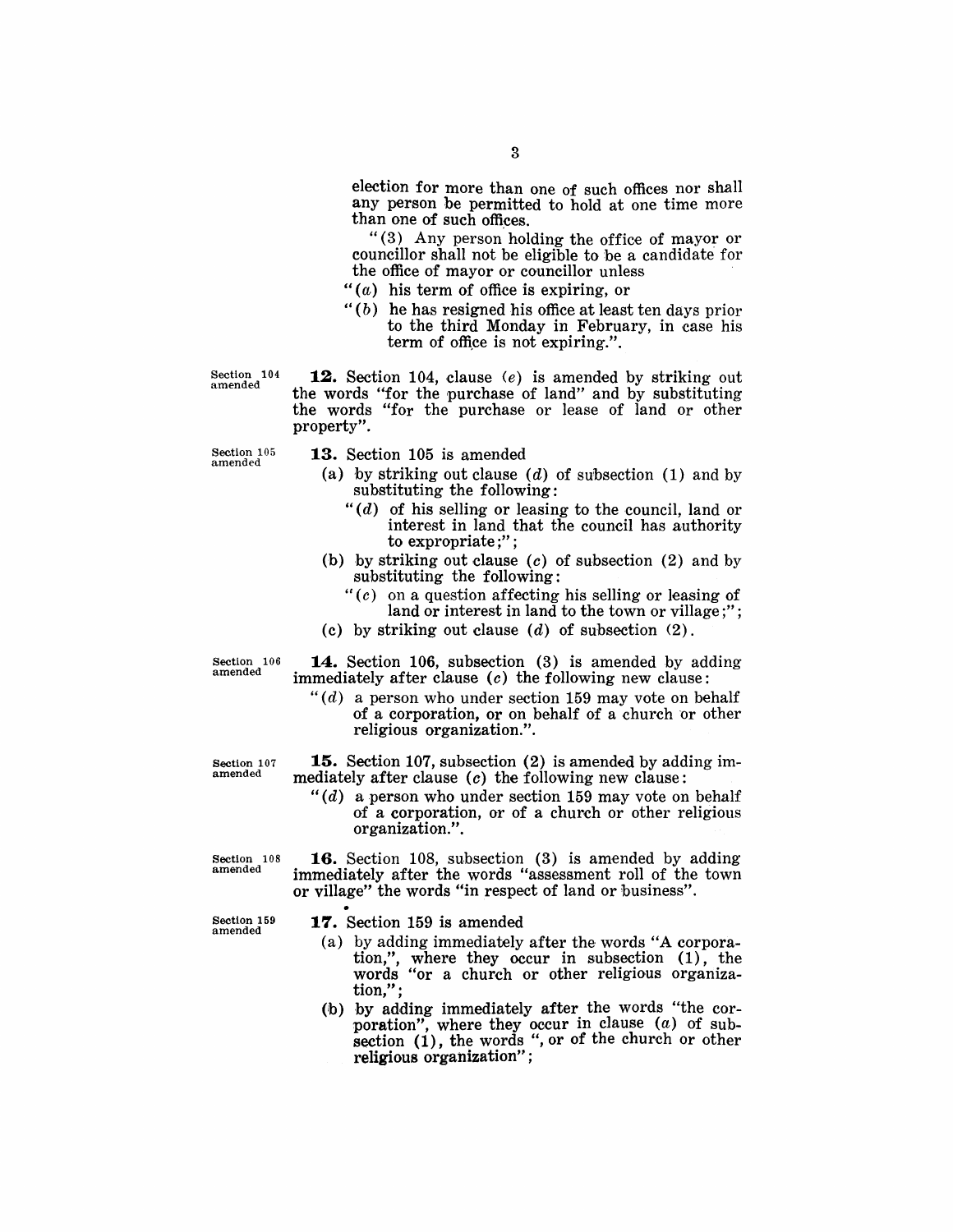(c) by striking out subsection (2) and by substituting the following:

"(2) Such person, before voting,

- " $(a)$  if he intends to vote on behalf of a corporation, shall produce a certificate from the head office of the corporation or from its principal office within the Province, Or
- " $(b)$  if he intends to vote on behalf of a church or other religious organization, shall produce a 'certificate from the governing body of the church or other religious organization

authorizing him to represent it and he shall make and subscribe the oath in Form 21 in the Schedule.".

**18.** Section 183, subsection  $(1)$  is amended by adding Section 183 immediately after the words "casting vote" the words "or votes".

**19.** Section 220 is amended by striking out the words Section 220 and little and by substituting the words "inell" "voters' list" and by substituting the words "poll book".

**20.** Section 225 is amended

Section 225<br>amended

(b) by adding immedaitely after subsection (1) the following new subsection:

(a) by renumbering the section as subsection (1) ;

"(2) Notwithstanding subsection (1), a pro prietary elector who is also the resident representative of a corporation, or of a church or other religious organization may vote once in his personal capacity and, subject to sections 226 and 228, may vote once on behalf of the corporation, or on behalf of the church or other religious organization.".

**21.** Section 226 is struck out and the following is sub- Section 226 stituted:

"226. (1) A corporation and any church or other re-  $V_{\text{other}}$  or ligious organization assessed on the last revised assessment tion roll as owner of real property which, if held by an individual, would entitle him· to vote shall be entitled to one vote only.

"(2) The vote to which the covporation and any church or other religious organization is entitled under subsection (1) may be given,

- $H(a)$  in the case of a corporation, by a resident representative thereof authorized by the corporation,
- " $(b)$  in the case of a church or other religious organization, by a resident representative thereof nominated for the purpose by the local governing body.

"(3) A resident representative voting under this section shall be of the full age of twenty-one years and before voting he shall produce a certificate

" $(a)$  from the head office of the corporation or from its principal office within the Province,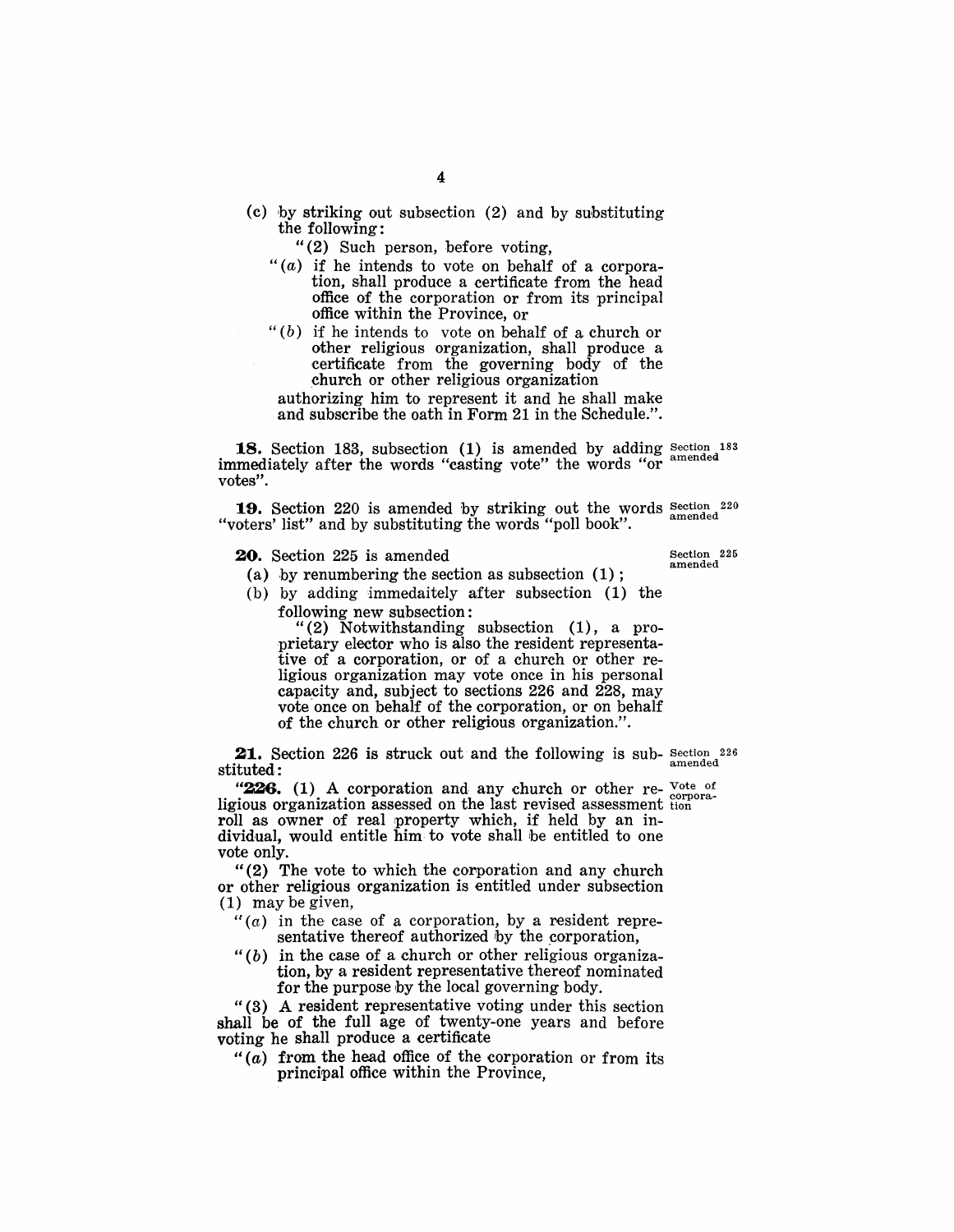#### $f(b)$  from the local governing body of the church or other religious organization,

authorizing him to represent it.".

 $(1)$  and by substituting the following:

Section 228 amended

Oath by<br>corporation representatiye

(1) and by substituting the following: **228.** (1) The resident representative of a corporation,

22. Section 228 is amended by striking out subsection

or of a church or other religious organization tendering a vote on the by-law, before his vote is recorded, may be required by the returning officer or deputy returning officer or by a proprietary elector, to make the oath or affirmation in Form 31 in the Schedule.".

Section 270 **23.** Section 270 is amended by striking out subsection amended  $(1)$  and by substituting the following

By-laws for "270. (1) A council may pass a by-law authorizing the public build- erection, purchase or other acquisition, or the improvement of such buildings, as may be deemed necessary on lands that the council may be authorized to acquire under section 269.".

> 24. Section 308 is amended by adding immediately after subsection (4) the following new subsections:

Persons en- " $(5)$  For the purpose of a hospital agreement entered<br>titled to<br>into under the purpose of this section where there is an  $^{titled~to}_{\text{hocolical}}$  into under the provisions of this section, where there is an  $^{telled~to}$  owner or owners and a nurchaser or purchasers of real owner or owners and a purchaser or purchasers of real property, or of any share or interest therein, the only person or persons entitled to the benefits of the agreement by reason of being liable to pay taxes in respect of such real property

- " $(a)$  shall be the purchaser or purchasers, if any, entitled to the possession of the property, or of any share or interest therein, or
- " $(b)$  shall be the owner or owners thereof, if there is no such purchaser or purchasers.

" (6) Where the assessment and tax roll shows that any real property has been assessed in the name of a person who was the owner or purchaser of the property and that his name has been struck off and replaced in the roll by the name of another person who subsequently became the owner or purchaser of the property,

- $(a)$  the person whose name has been struck off the roll shall be deemed not to be the person liable to pay taxes under subclause (i) of clause  $(a)$  of subsec-
	- tion (1) in respect of that property from the date his name is replaced on the roll by the name of another, and
- " $(b)$  the person whose name has been entered on the roll shall be deemed to be the person liable to pay taxes under subclause (i) of clause  $(a)$  of subsection (1) in respect of that property from the date his name is entered on the roll to replace the name of the previous owner or purchaser,

whether or not the taxes on the property have then been paid.".

Section 308 amended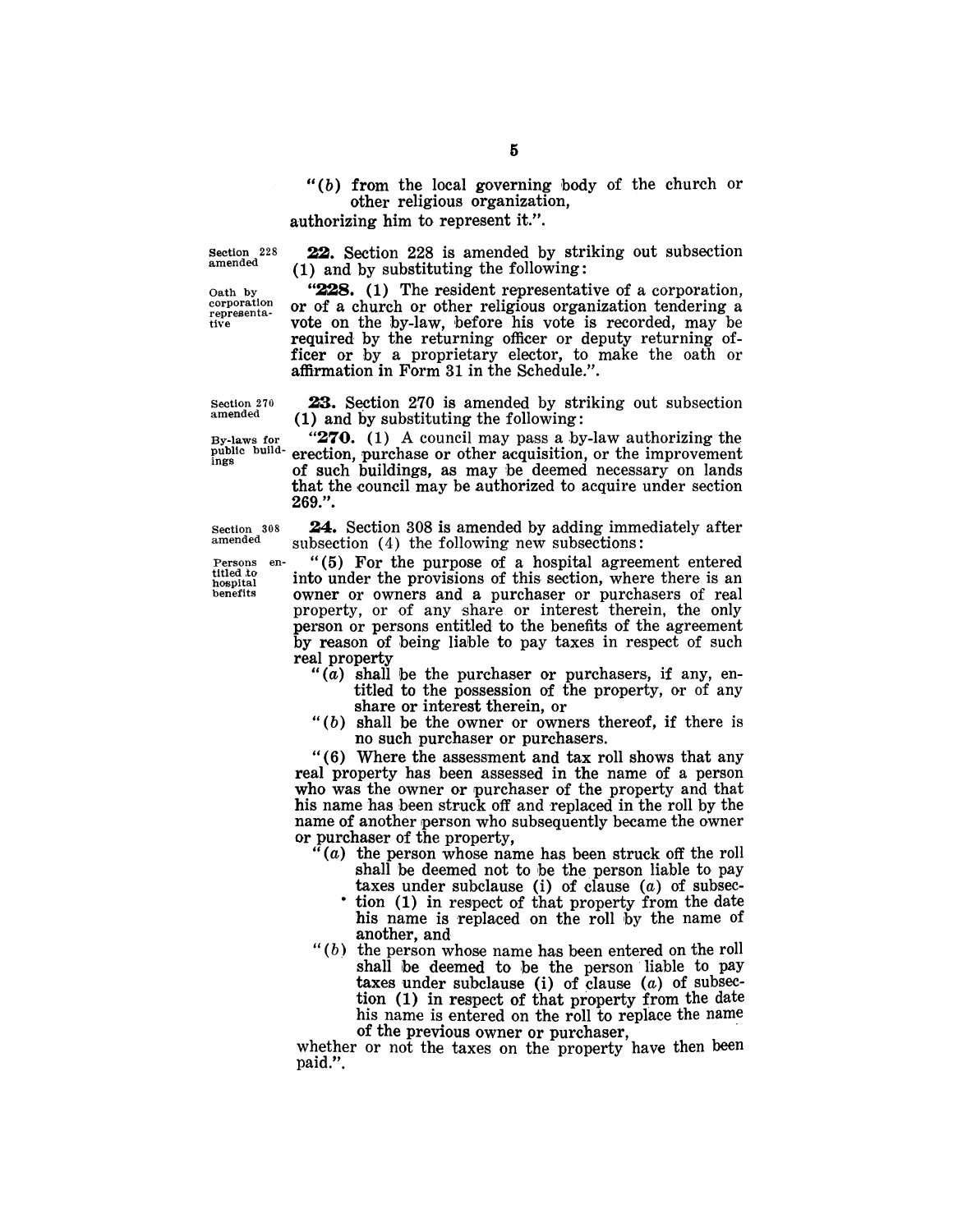25. Section 341, subsection (1) is amended by striking Section 341 out clause  $(d)$  and by substituting the following:

" $(d)$  construct or acquire such pipe, transmission or gas line or any other device as may be necessary to convey light, power, gas or water to the town or the village, notwithstanding that the expenditure is made upon land outside the boundaries of the town or the village.".

**26.** Section 342 is amended Section  $342$ 

- (a) by striking out clause  $(a)$  and by substituting the following:
	- $f'(a)$  the rates, charges or rents for electric light, heat, gas, water or power supplied by the town or the village to its consumers;";
- (b) by striking out the words "cutting off the light, heat, water" and by substituting the words "cutting" off the light, heat, gas, water".

27. Section 343 is struck out and the following are sub- $_{\text{amended}}^{343}$ stituted:

"343.  $(1)$  A council, by by-law, with the approval of Contracts the Board of Public Utility Commissioners may enter into a contract with a person undertaking to

- " $(a)$  provide a supply of electric light, power, heat, gas or water to the residents of the town or the village, and by the contract may confer a special franchise upon the person for any period not in excess of twenty years, or
- $"$ (b) supply electric light, power, heat, gas or water for the use of the town or the village corporation supplying the consumers for any period not in excess of twenty years.

"(2) Any by-law passed under subsection (1) shall be submitted to the proprietary electors and it shall only become operative upon ratification by two-thirds of the proprietary electors voting thereon.

"343a. (1) Application for the approval by the Board of  $\frac{\text{Approx}^{10}}{\text{Board}}$ Public Utility Commissioners of any contract to be entered into pursuant to the provisions of section 343, or any renewal thereof as hereinafter provided, shall be made to the Board prior to or forthwith after the first reading of the by-law.

"(2) Any such contract, whether or not it contains an  $\frac{\text{conditions of}}{\text{contract}}$ express provision to that effect, is subject to the condition,

 $''(a)$  that at or before the expiration of the term thereof and after the expiration of the said term if the contract has been continued in force under the provisions of subsection (3), the same may be renewed for a period not exceeding ten years from the date of the renewal and so from time to time, with such

 $\bf{6}$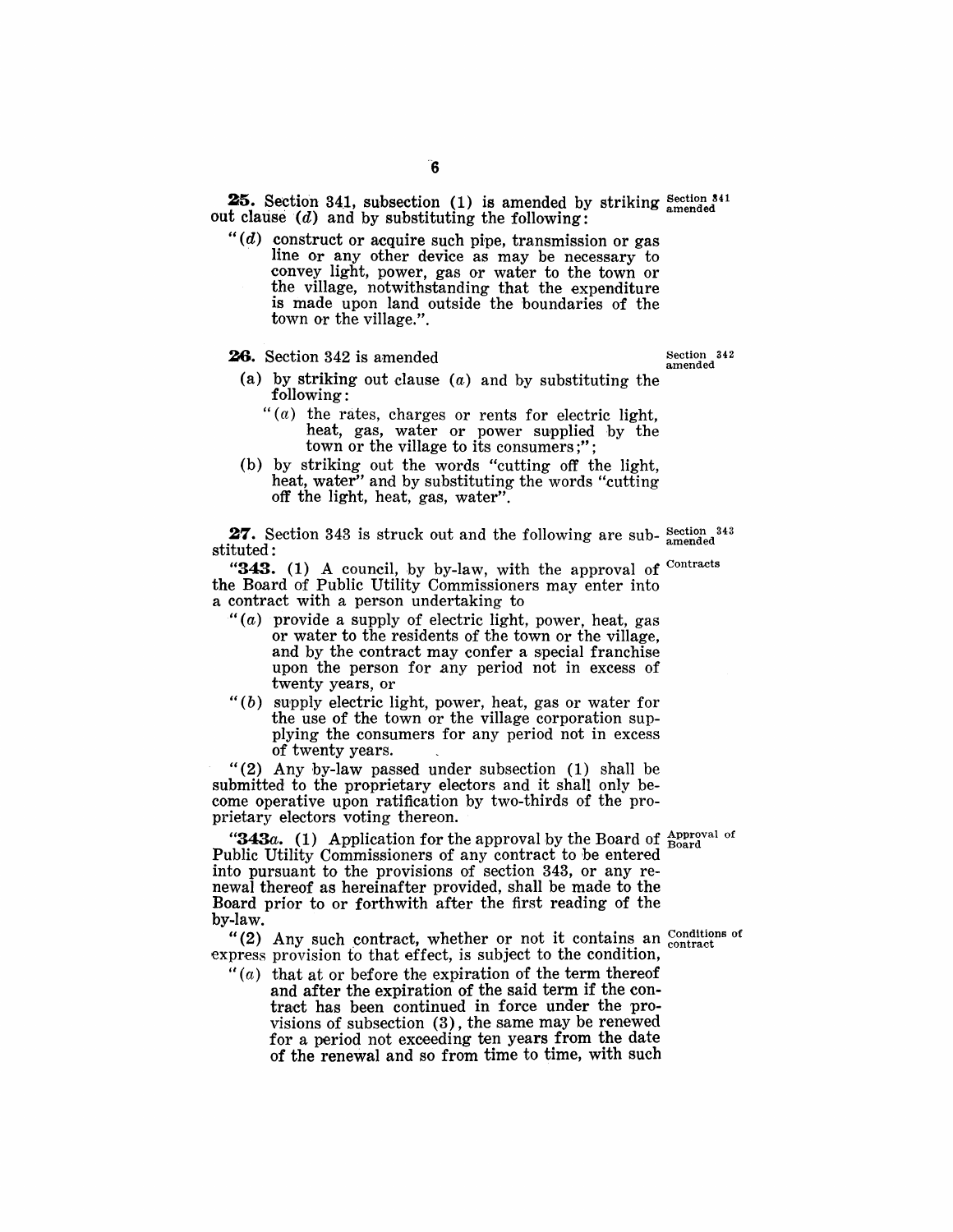alterations, if any, as may be agreed upon by'the parties and approved by the Board of Public Utility Commissioners, and

- $"$ (b) that if either party refuses to renew the contract, or if the parties fail to agree as to the conditions of the renewal, then the council, subject to the consent of the Board of Public Utility Commissioners, may purchase all the rights of the contractor in all matter and things under the contract and in all apparatus and property used for the purposes there $of$ , for such price and on such terms as may be agreed upon with the contractor, or failing such agreement, then for such price and on such terms as may be fixed and settled by the Board of Public Utility Commissioners on the application of either of the parties.
- $"$ (3) If

Renewal of contract

- $''(a)$  any such contract is not renewed either on or before the expiration of the original term, or of any renewal thereof and so from time to time, by express agreement of the parties as aforesaid, or
- " $(b)$  the council does not complete the purchase of the subject matter thereof as provided in clause  $(b)$  of subsection (2),

then the contract shall continue in full force and effect until such time as either party shall terminate it on six months' written notice given to the other with the approval of the Board of Public Utility Commissioners.".

Section 386 repealed

28. Section 386 is repealed.

Section 392 amended

29. Section 392, subsection (2) is amended by striking out the word "indifferent" and by substituting the word "different".

Section 407 amended

30. Section 407, subsection (3), clause (c) is amended by striking out the words "value of the whole rateable property of" and by substituting the words "total assessed value of the lands, buildings and improvements in".

31. Section 412 is amended by striking out the word "rates" and by substituting the word "taxes".

Section 415 amended

Section 412 amended

32. Section 415 is amended;

- (a) by striking out the word "rates", where it occurs in subsection (1), and by substituting the word "taxes";
- (b) by striking out the words "rateable property", where they occur in subsection (1), and by substituting the words "lands, buildings and improve-<br>ments":
- (c) by striking out the words "rateable property", where they occur in subsection  $(2)$ , and by substituting the words "lands, buildings and improve- ments".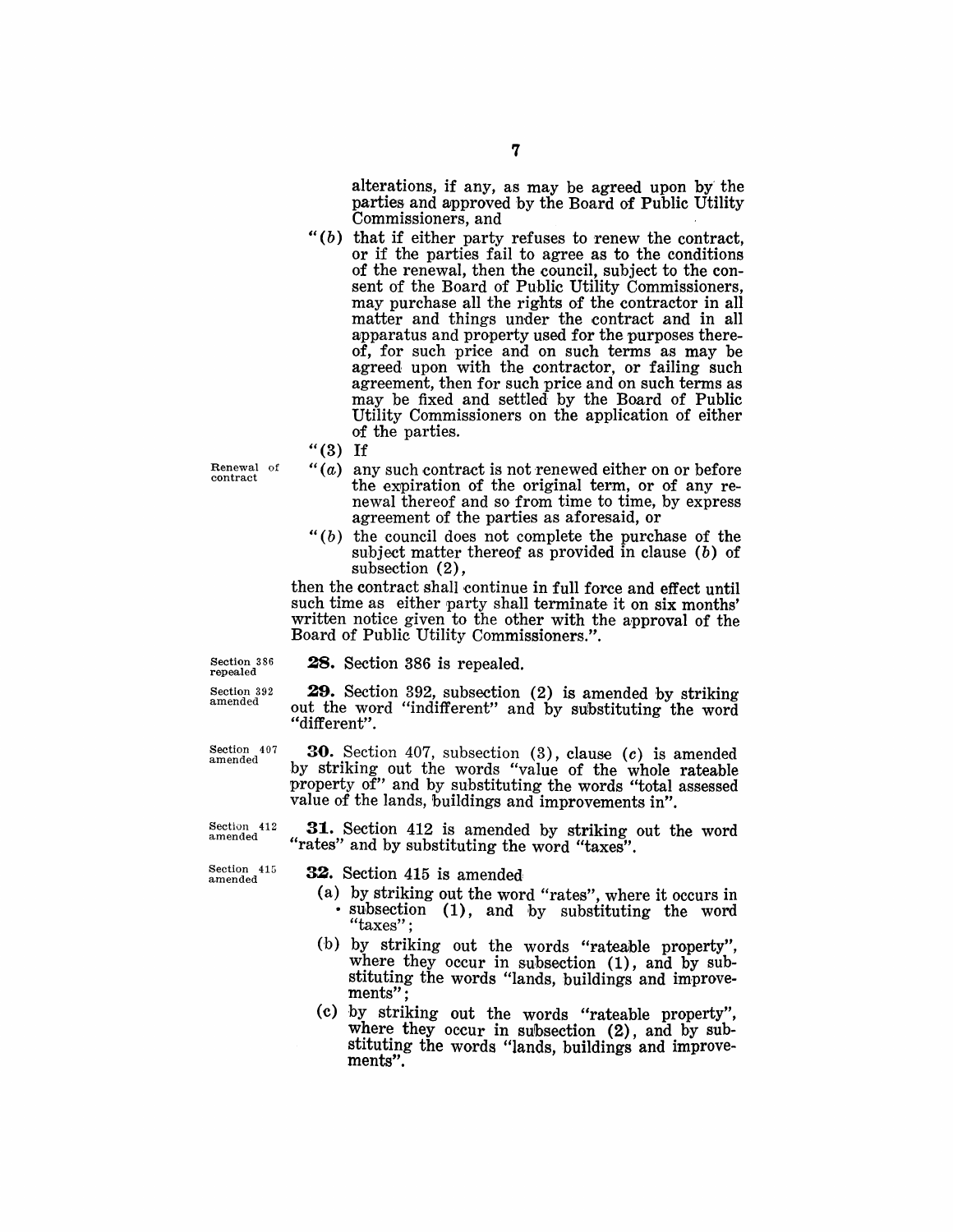33. Section 416 is amended Section 416

- (a) by striking out the words "amount of rateable property", where they occur in clause  $(d)$  of subsection (1) and by substituting the words "total assessed value of lands, buildings and improvements";
- (b) by striking out the words "assessment and levy of an annual rate or rates", where they occur in clause  $(d)$  of subsection (2) and by substituting the words "levy of an annual tax".

#### 34. Section 420, subsection (1) is amended

- (a) by striking out the word "rates" and by substituting the word "taxes";
- (b) hy striking out the words "rateable property" and by substituting the words "lands, buildings and improvements".

**35.** The following new section is added immediately  $_{429a}^{\text{New section}}$ after section 429:

" $429a$ . Where the interest for one year or more on the  $P<sub>current of</sub>$ debentures issued under a by-law, or the principal of any debenture that has matured, has been paid by the town or the village, the by-law and the debentures issued under it shall be valid and binding upon the town or the village and shall not be open to question in a court even if the assent of the required number of proprietary electors has not been obtained." .

**36.** Section 440, subsection (1), clause (d) is amended  $\frac{\text{Section 440}}{\text{seconded}}$ by striking out the words "special rates and assessments" and by substituting the words "rates of taxation".

**37.** The following new section is added immediately  $_{473a}^{New}$  section after section 473:

"473a. (1) All lost or unclaimed property in the posses-  $_{\text{calimed}}^{\text{Lost or un-}}$ sion of a town or a village or a department of a town or a property village shall be retained for six months.

"(2) If the lost or unclaimed property is not claimed  $_{\text{of lost or un-}}^{\text{Disposition}}$ within six months the town or the village may dispose of  $_{\rm generated}$ while the basic country of the vising of the property such property by public auction.

"(3) The purchaser of the property at the public auction  $_{\text{scale}}^{\text{Expenses of}}$ shall become the owner of the property and any claim of the true owner shall be converted into a claim for the proceeds of the sale less the expenses of the sale.

"(4) If no claim is made to the proceeds of the sale  $_{\text{proceeds}}^{\text{Unclained}}$ within one year from the date of the sale the proceeds shall sale become part of the general revenue of the town or the village.".

**38.** Form 10 in the Schedule is amended by striking out  $\frac{\text{Schedule}}{\text{imodode}}$ the heading "MUNICIPAL ELECTIONS" and by substituting the heading "NOMINATION NOTICE".

8

Section 420 amended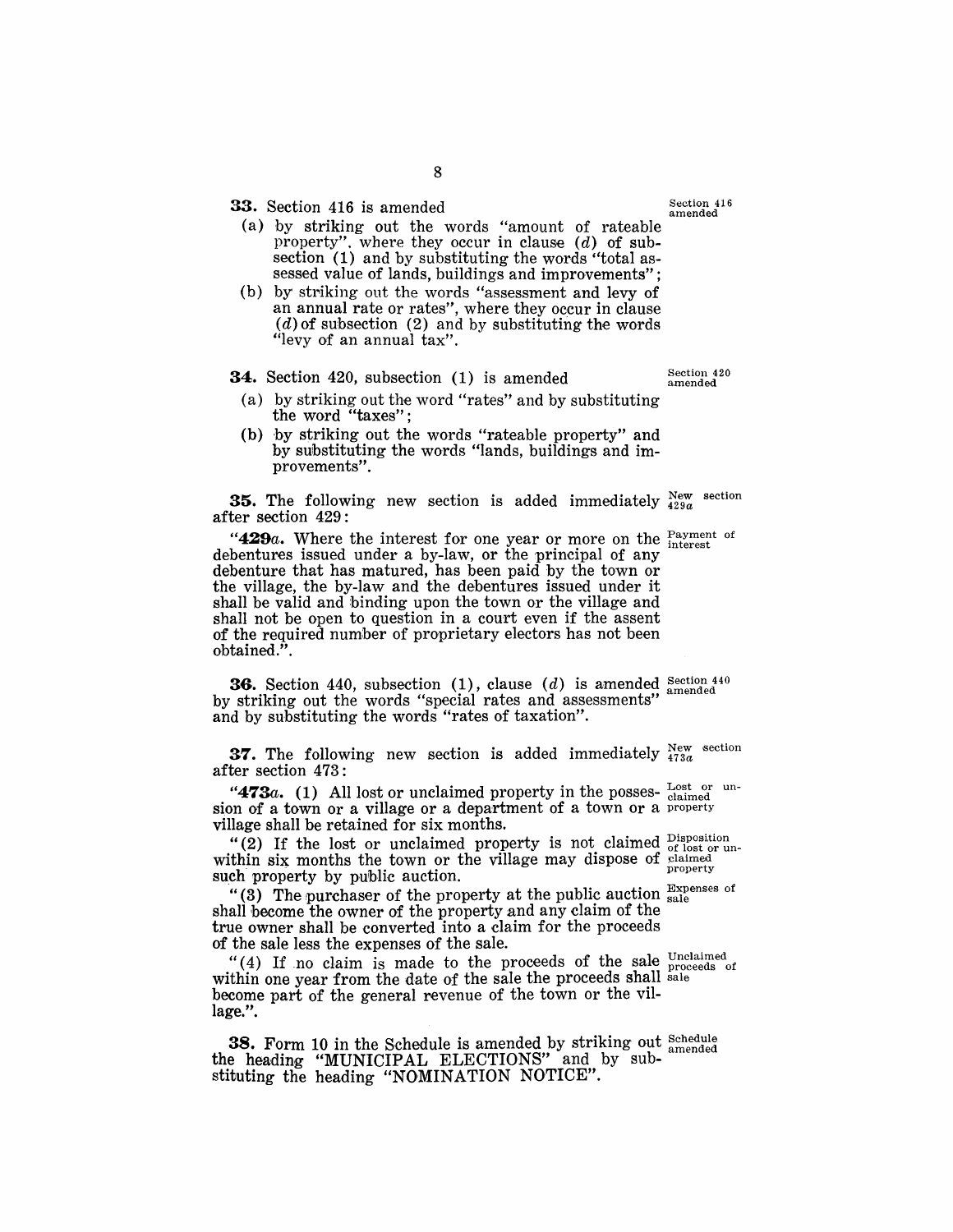Schedule amended

**39.** For 21 in the Schedule is struck out and the following is substituted:

Form 21

## "FORM 21

#### "(Section 159)

#### "OATH OF A VOTER VOTING ON BEHALF OF A CORPORATION. CHURCH OR OTHER RELIGIOUS ORGANIZATION "CANADA

Province of Alberta "I ................................................ , of the................... ..of ............................................ , do solemnly and sincerely swear:

# "1. That I am an ................................................................... . *(officer, employee or member)*

(corporation, church or other religious organization) known as............................. . .......................... .

"2. That I am of the full age of twenty-one years;

"3. That I am not otherwise entitled to vote as this election;

"4. That the said .................................................................... . *(corporation, church or religious organization)*  is entered on the assessment roll of the ................................... . *(town or village)* 

as the ........................................................................................... . *(owner, conditional owner or purchaser)* 

of assessable land or as being liable to business tax within the .................................................. of ......................................... . *(town or village)* 

Sworn before me at .............. . in the Province of Alberta, this ................ day of ................ . 19 ...... .

"A Commissioner, etc. "

Schedule amended

**40.** Form 27 in the Schedule is amended by striking out the heading "FORM OF VOTERS' LIST" and by substituting the heading "BY-LAW POLL BOOK".

**41.** Form 31 in the Schedule is struck out and the fol-

Schedule amended

Form 31

#### "FORM 31

#### "(Section 228)

"OATH OR AFFIRMATION OF RESIDENT REPRESENTATIVE OF CORPORATION, CHURCH OR RELIGIOUS ORGANIZATION

"You swear (or affirm)

lowing is substituted:

 $\bullet$ 

"That you are a resident representative of the ................

 $(corporation, church or religious organization, as the case$ *'inay be)*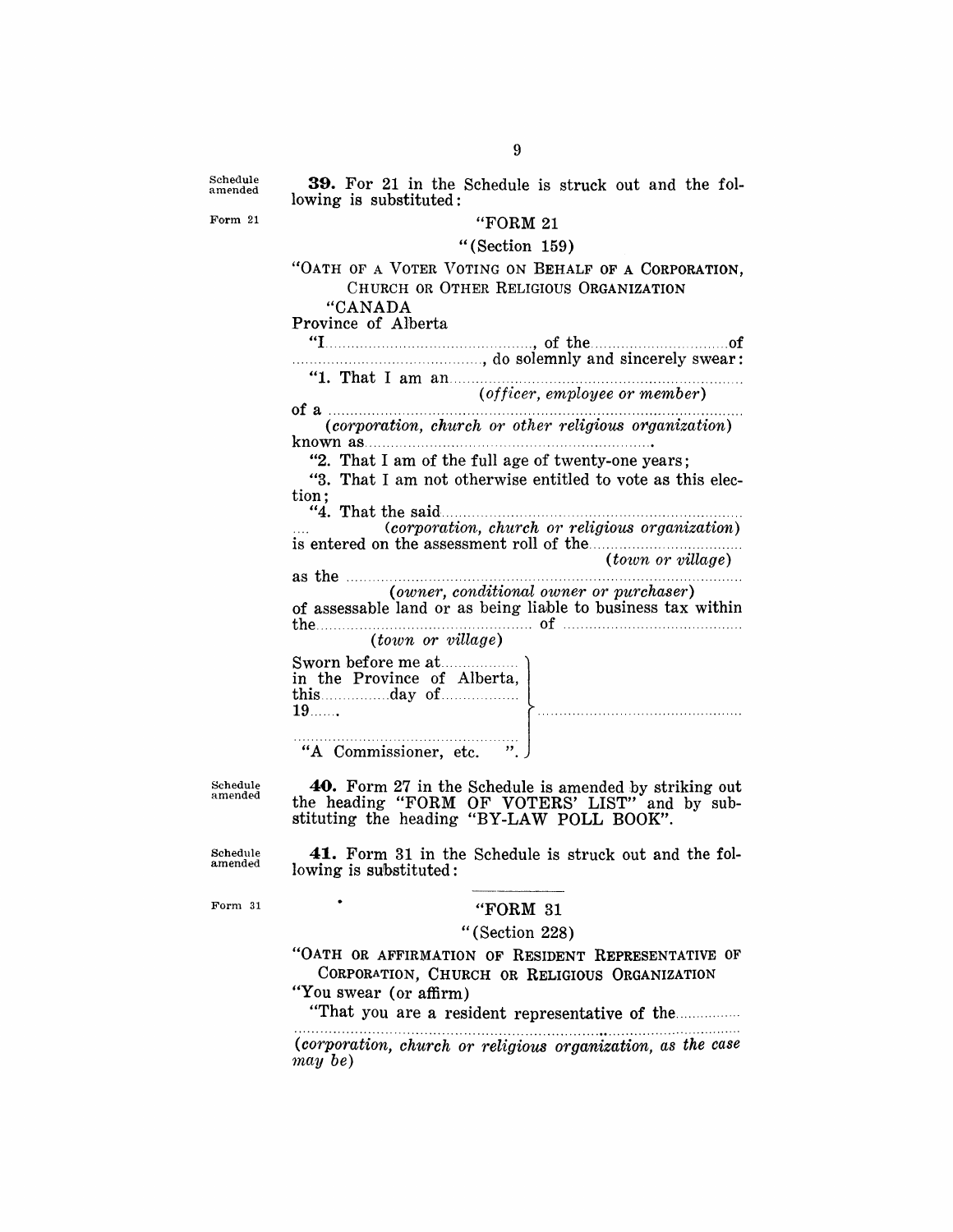"That the said........ . ................................................. , .... . *(corporation, church or religious o'rfganization)*  is an , ...... , ... , .. , ........ , ......................................... , ................. . *(owner, conditional owner or purchaser)*  of the land in this ........................................... ; (*town or village*) "That you are according to law entitled to vote on the by-law; "That the said.... .... ...... ............. ........ .............. .. .. .. is the *(corporation, church or religious organization) (corporation, church or religious organization)*  ".,. ,., .. ,., .......... ' ..... , , ... , .... , ... , "., ........................ .in the voters' list *(named or intended to be named)*  (showing the voters' list to the voter) ; "That you have not, nor to the best of your knowledge and belief has the said  $(corporation, church or religious organization)$ directly or indirectly received any reward or gift for the vote which you now tender, nor to the best of your knowledge and belief do you nor does the said.. .. ................................ . *(corporation, church or religious organization)*  expect to receive any; "That you have not, nor to the best of your knowledge  $(corporation, church or religious organization)$ received anything or been promised anything directly or indirectly either to induce you to vote on this by-law for loss of time, travelling expenses, hire of team or any other service connected therewith; "And that you have not, nor to the best of your knowledge and belief has the said .. , ...... ,', ......... , ....... ,.,., .... ,." .... , ...... . *(corporation, church or religious organization)*  directly or indirectly paid or promised anything to any person either to induce him to vote or refrain from voting. "Sworn before me at................ in the Province of Alberta,  $\overline{\\}'$  "Officer presiding at the this  $\overline{\\}'$  of  $\overline{\\}'$ "  $\overline{\\}'$ this ........ day of ............ , 19 ..... ". . poll." **42.** This Act comes into force on the first day of July,  $\frac{\text{Coming}}{\text{force}}$  1953.

into

10